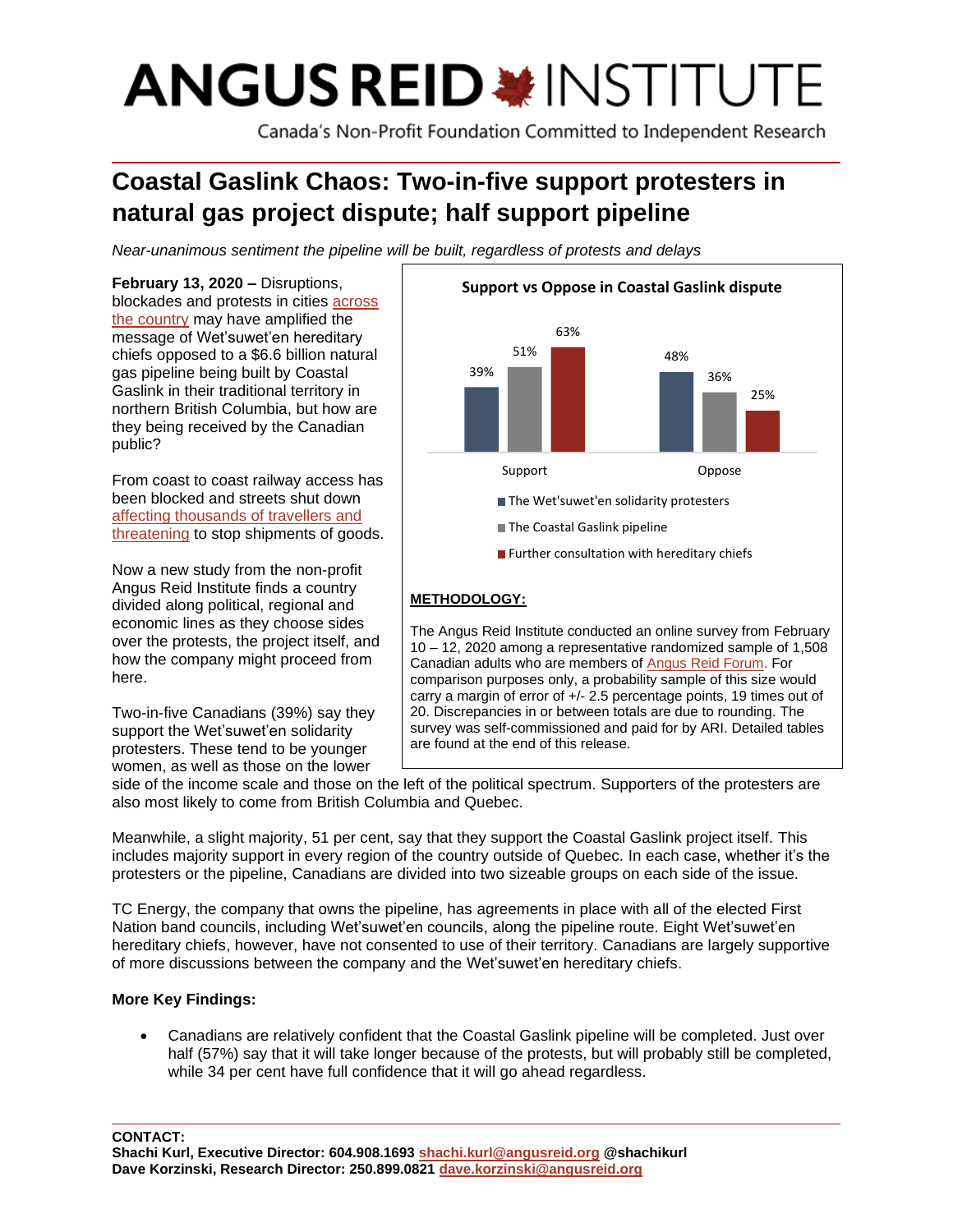

#### Page **2** of **8**

• Awareness of the protests and the pipeline construction are high in British Columbia and Alberta, but drop to fewer than half of residents elsewhere in the country have been paying close attention

# *About ARI*

*The Angus Reid Institute (ARI) was founded in October 2014 by pollster and sociologist, Dr. Angus Reid. ARI is a national, not-for-profit, non-partisan public opinion research foundation established to advance education by commissioning, conducting and disseminating to the public accessible and impartial statistical data, research and policy analysis on economics, political science, philanthropy, public administration, domestic and international affairs and other socio-economic issues of importance to Canada and its world.*

# **INDEX:**

- **How many are following the protests?**
- **Two-in-five support protesters**
- **Greater number support the pipeline**
- **Two-thirds support more consultation with opposed chiefs**
- **Few expect project to be stopped**

## **How many are following the protests?**

The Coastal Gaslink pipeline was announced in October 2018 and, if completed, is anticipated to carry natural gas from an area around Dawson Creek to Kitimat on British Columbia's coast. While the project was subject to consultations with Indigenous groups and was approved by all 20 of the elected band councils along the pipeline route, it has given rise to tensions between legislated and traditional [governance](https://www.cgai.ca/first_nations_lng_canada_and_the_politics_of_anti_pipeline_protests) in Indigenous communities.

Several Wet'suwet'en hereditary chiefs, those whose titles are passed down through family across generations, are in disagreement with the band councils, in part because the councils are governance structures [that were](https://indigenousfoundations.arts.ubc.ca/the_indian_act/) created with the Indian Act.

Wet'suwet'en members have [built blockades and camps](https://www.theglobeandmail.com/canada/british-columbia/article-wetsuweten-coastal-gaslink-pipeline-rcmp-explainer/) obstructing work crews from accessing parts of the pipeline route. Last December, the Supreme Court of British Columbia ruled that ["while Wet'suwet'en](https://business.financialpost.com/commodities/b-c-s-top-court-rules-for-6-6-billion-coastal-gaslink-pipeline-against-indigenous-law)  [customary laws clearly exist on their own independent footing, they are not recognized as being an](https://business.financialpost.com/commodities/b-c-s-top-court-rules-for-6-6-billion-coastal-gaslink-pipeline-against-indigenous-law)  [effectual part of Canadian law".](https://business.financialpost.com/commodities/b-c-s-top-court-rules-for-6-6-billion-coastal-gaslink-pipeline-against-indigenous-law)

Subsequent talks between the Wet'suwet'en hereditary chiefs and the B.C. government aimed to deescalate the dispute [ended](https://www.theglobeandmail.com/canada/british-columbia/article-pipeline-talks-between-bc-government-wetsuweten-hereditary-chiefs/) February 5, and the RCMP moved forward with a court injunction to remove the blockade in days that followed, which included [several arrests.](https://www.cbc.ca/news/canada/british-columbia/wetsuweten-arrests-coastal-gaslink-pipeline-1.5454007)

Awareness of these events appears regionally concentrated, with B.C. residents far outpacing the rest of the country. That said, close to half in Alberta, Saskatchewan, Manitoba and Ontario have also been following closely:

**CONTACT: Shachi Kurl, Executive Director: 604.908.1693 [shachi.kurl@angusreid.org](mailto:shachi.kurl@angusreid.org) @shachikurl Dave Korzinski, Research Director: 250.899.0821 [dave.korzinski@angusreid.org](mailto:dave.korzinski@angusreid.org)**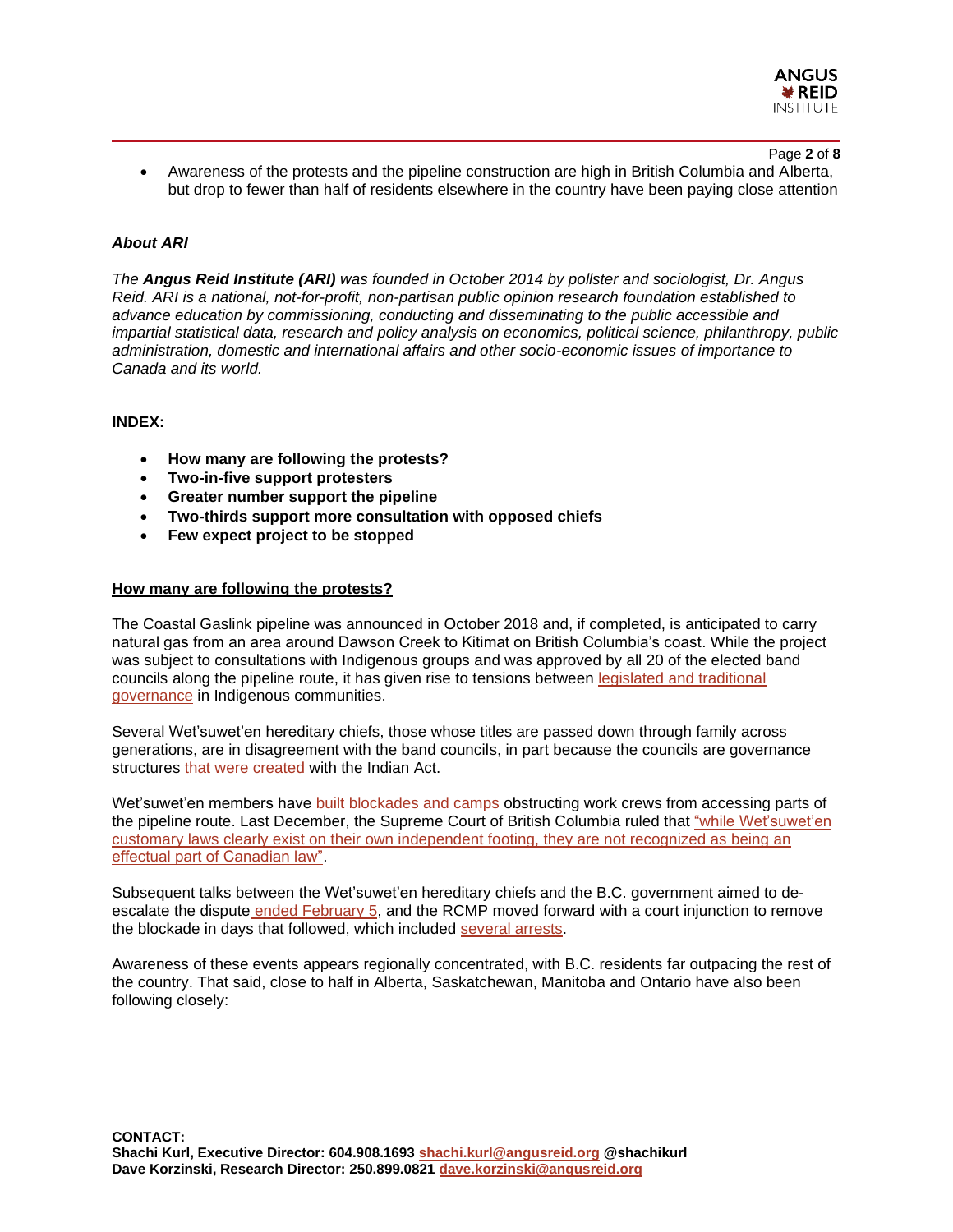

Page **3** of **8**



**How closely have you been following these protests against the Coastal Gas Link pipeline?**

## **Two-in-five support protesters**

Before weighing in on their support or opposition with respect these events, respondents were given the following information about the dispute:

*"The project has received approval from the B.C. government. 20 First Nations band councils support the project. Part of the pipeline route crosses the Wet'suwet'en First Nation's traditional territory. Five of six band councils in the Wet'suwet'en nation are also in support. However, Wet'suwet'en hereditary chiefs oppose it. People across the country have blocked highways, ports and rail lines to protest the project and to support the hereditary chiefs."*

The protests have captured much of the nation's attention, having [shut down](https://vancouverisland.ctvnews.ca/victoria-councillors-join-anti-pipeline-protest-as-mayor-distances-city-from-their-actions-1.4807748) the provincial legislature in Victoria, B.C., and blocked [passenger trains](https://nationalpost.com/news/canada/wetsuweten-solidarity-blockade-cn-rail-says-significant-parts-of-rail-network-may-close-if-protests-go-on) along VIA rail lines in major cities.

Public opinion, in fact, is quite fractured. 39 per cent side with the protesters, though they're divided evenly on just how intense their support is, while 48 per cent oppose their actions: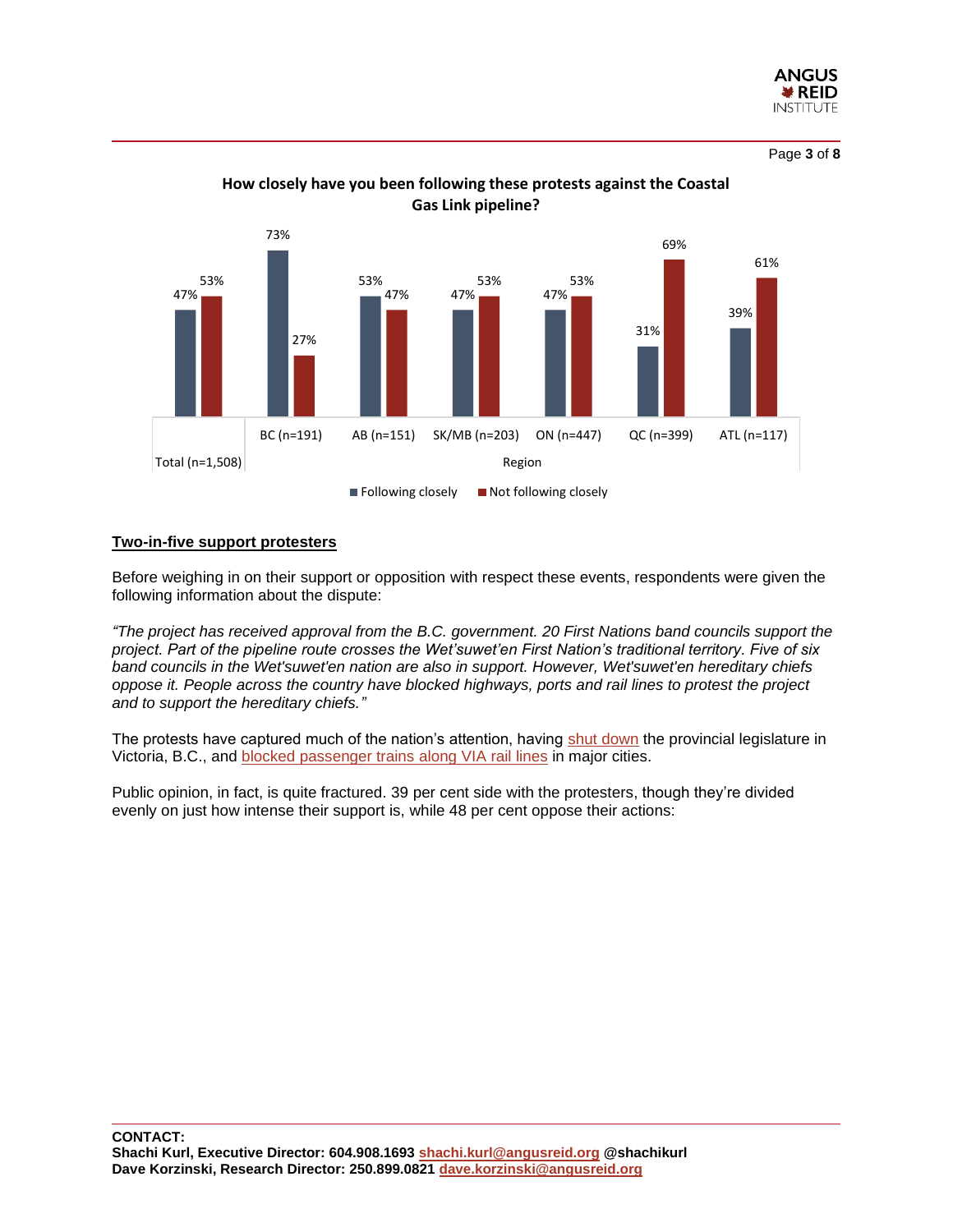

Page **4** of **8**



In the province at the heart of this dispute, British Columbia, residents are divided. Nearly half take each side of the debate, either supporting (46%) or opposing (49%) the actions of protesters standing with the Wet'suwet'en. A large number of B.C. residents are strongly opposed to the protests (36%). Ontario (40%) and Quebec (47%) residents are also more likely to sympathize with the protests while Albertans and prairie residents are largely opposed:

| Support vs Oppose "Those protesting the Coastal Gaslink pipeline project"<br>(Strong opinions over 20% are highlighted) |                         |                      |                           |                         |                        |                             |                         |  |  |  |
|-------------------------------------------------------------------------------------------------------------------------|-------------------------|----------------------|---------------------------|-------------------------|------------------------|-----------------------------|-------------------------|--|--|--|
|                                                                                                                         | <b>Total</b><br>(1,508) | <b>Region</b>        |                           |                         |                        |                             |                         |  |  |  |
|                                                                                                                         |                         | <b>BC</b><br>(n=191) | A <sub>B</sub><br>(n=151) | <b>SK/MB</b><br>(n=203) | <b>ON</b><br>$(n=447)$ | $\overline{a}$<br>$(n=399)$ | <b>ATL</b><br>$(n=117)$ |  |  |  |
| <b>Strongly support</b>                                                                                                 | 19%                     | 24%                  | 11%                       | 15%                     | 19%                    | 24%                         | 18%                     |  |  |  |
| <b>Moderately support</b>                                                                                               | 20%                     | 22%                  | 8%                        | 16%                     | 21%                    | 23%                         | 22%                     |  |  |  |
| <b>Moderately oppose</b>                                                                                                | 18%                     | 13%                  | 15%                       | 20%                     | 20%                    | 19%                         | 21%                     |  |  |  |
| <b>Strongly oppose</b>                                                                                                  | 30%                     | 36%                  | 59%                       | 38%                     | <b>26%</b>             | 18%                         | 24%                     |  |  |  |
| Not sure/Can't say                                                                                                      | 12%                     | 6%                   | 6%                        | 11%                     | 14%                    | 17%                         | 15%                     |  |  |  |

Gender appears to play more of a factor than age in supporting the actions of protesters than age. In each age category women are more likely than men to say that they support this group: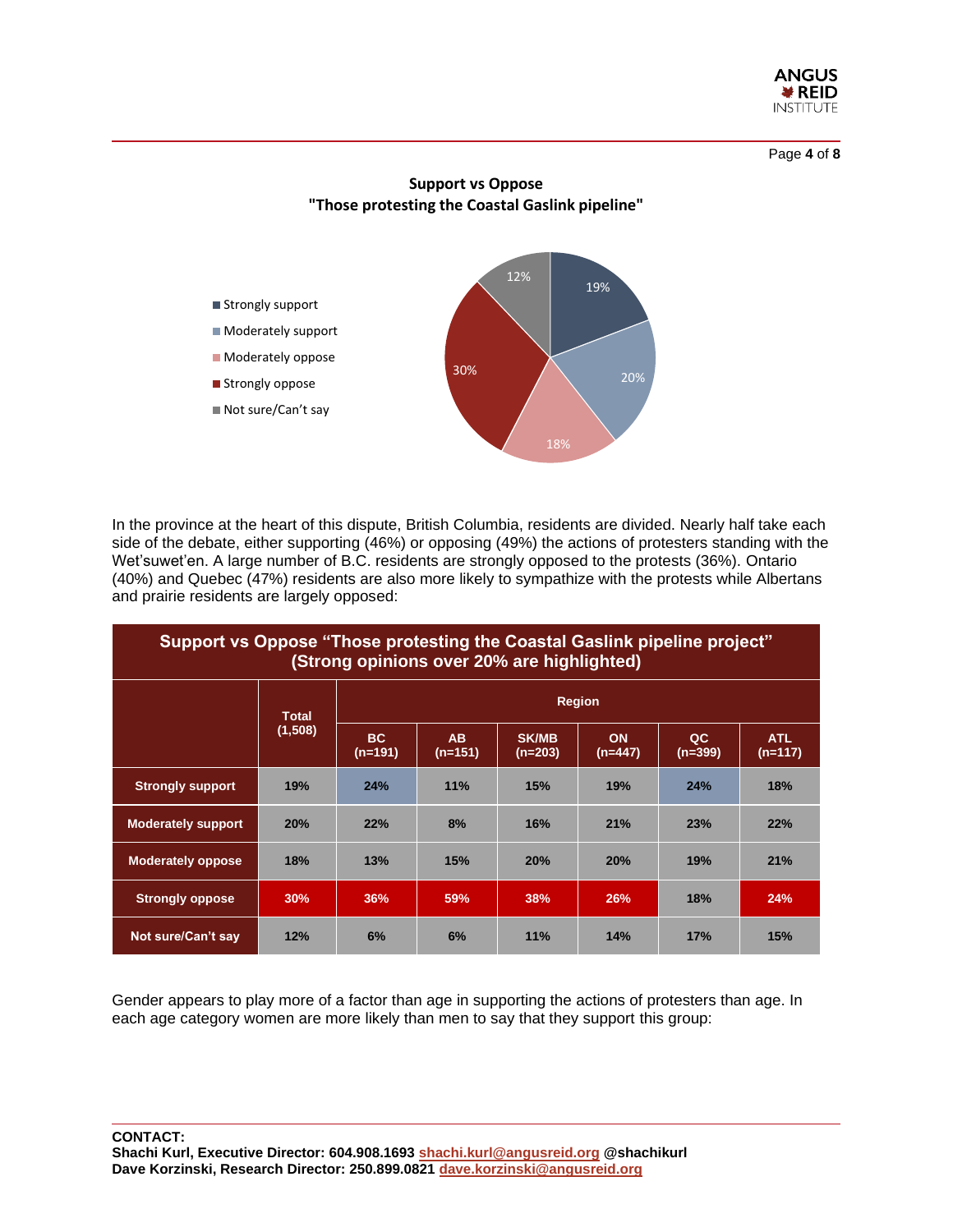

Page **5** of **8**



Income level also plays a role in public opinion. Lower-income residents are more likely to support the protesters than those with higher levels of household wealth:



**Support vs Oppose "Those protesting the Coastal Gaslink pipeline project"**

# **Greater number support the pipeline**

The project at the centre of the controversy is the Coastal Gaslink pipeline which would transfer natural gas from an area close to Dawson Creek to the B.C. coast at Kitimat. The project is a part of the B.C. governments liquified natural gas program, which includes the construction of a [\\$40 billion LNG plant](https://www.cbc.ca/news/canada/british-columbia/kitimat-lng-canada-1.4845831) in Kitimat which would liquefy the gas for export.

Support for the pipeline project is significantly higher than support for the protesters and reaches a slight majority (51%), including 52 per cent of B.C. residents. Majorities in all regions outside of Quebec support the project, with Albertans and prairie residents particularly vehement.

**CONTACT:**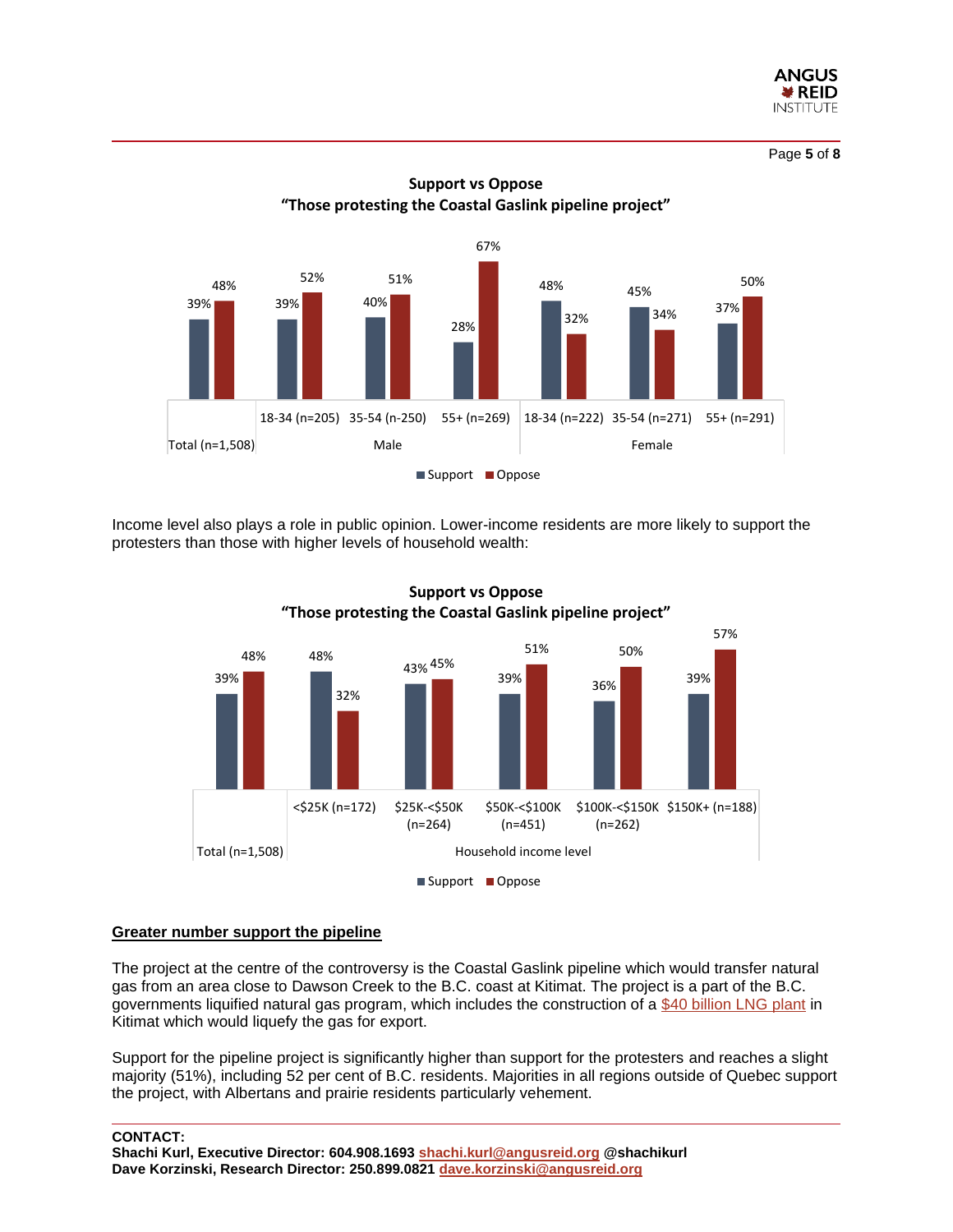

The most significant opposition are found in British Columbia (43%) and Quebec (48%).

| Support vs Oppose "The Coastal Gaslink pipeline itself"<br>(Strong opinions over 20% are highlighted) |                         |                      |                        |                         |                        |                 |                         |  |  |  |
|-------------------------------------------------------------------------------------------------------|-------------------------|----------------------|------------------------|-------------------------|------------------------|-----------------|-------------------------|--|--|--|
|                                                                                                       | <b>Total</b><br>(1,508) | <b>Region</b>        |                        |                         |                        |                 |                         |  |  |  |
|                                                                                                       |                         | <b>BC</b><br>(n=191) | <b>AB</b><br>$(n=151)$ | <b>SK/MB</b><br>(n=203) | <b>ON</b><br>$(n=447)$ | QC<br>$(n=399)$ | <b>ATL</b><br>$(n=117)$ |  |  |  |
| <b>Strongly support</b>                                                                               | 24%                     | 31%                  | 51%                    | 36%                     | 20%                    | 10%             | 27%                     |  |  |  |
| <b>Moderately support</b>                                                                             | 27%                     | 21%                  | 27%                    | 27%                     | 33%                    | 22%             | 27%                     |  |  |  |
| <b>Moderately oppose</b>                                                                              | 17%                     | 17%                  | 8%                     | 15%                     | 19%                    | 18%             | 17%                     |  |  |  |
| <b>Strongly oppose</b>                                                                                | 19%                     | 26%                  | 7%                     | 11%                     | 16%                    | 30%             | 15%                     |  |  |  |
| Not sure/Can't say                                                                                    | 13%                     | 5%                   | 7%                     | 11%                     | 13%                    | 20%             | 14%                     |  |  |  |

Age and gender splits are again illuminating. Fully half of younger women oppose the project (51%), while support rises with age. Men 55 years of age and older are most likely to support the project – seven-inten (72%) do.



# **Support vs Oppose "The Coastal Gaslink pipeline itself"**

# **Political parameters**

Notably, those who cast ballots in 2019 for Prime Minister Justin Trudeau's Liberals are close to equally likely to support both the protesters and the pipeline, 45 per cent support each and 39 per cent oppose each. His supporters are largely at odds with those who voted for the CPC in the October election, who

#### **CONTACT:**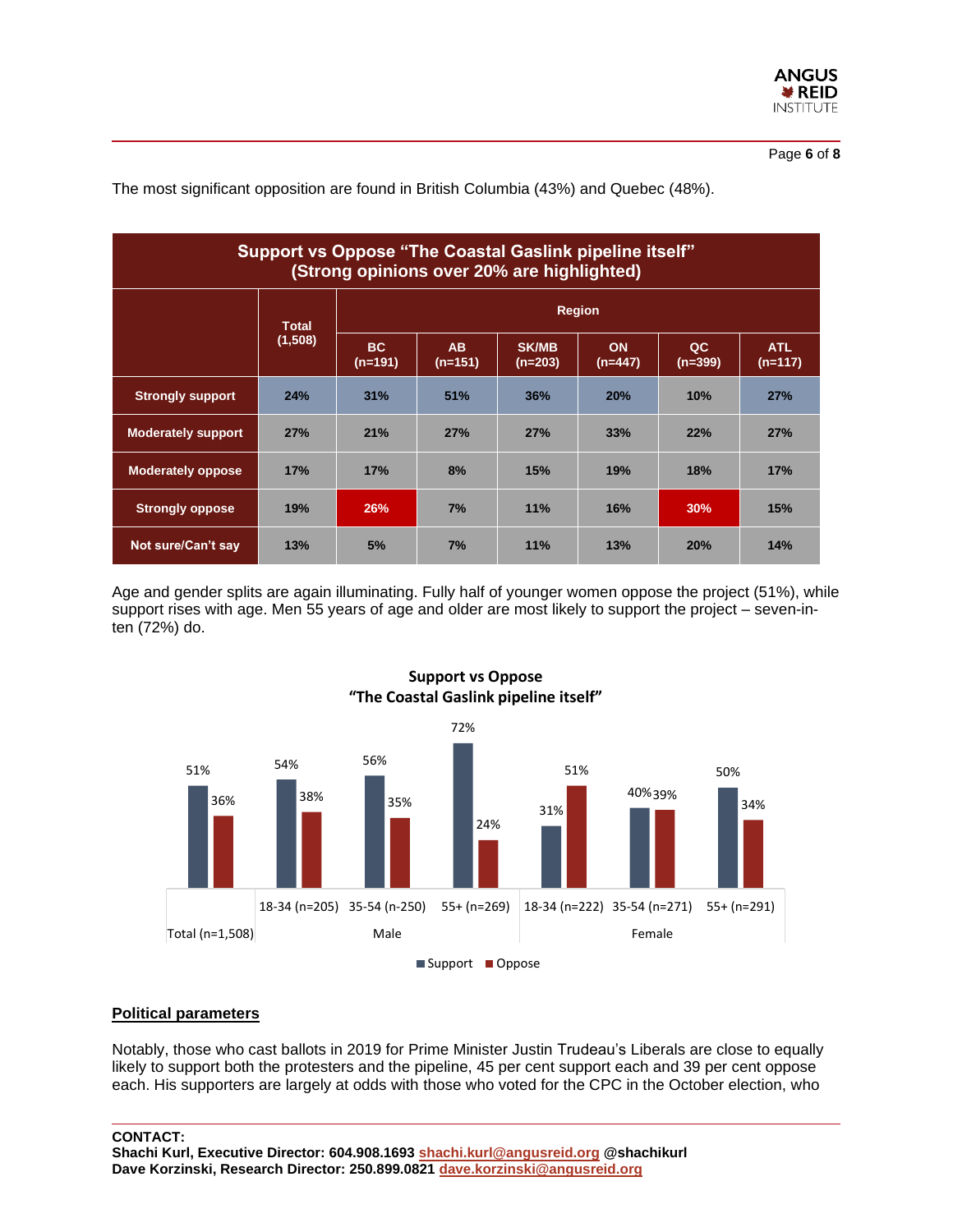

Page **7** of **8**

overwhelmingly support the pipeline but not the protests, and NDP voters, who take an opposing stance, as seen in the graph below:



## **Two-thirds support more consultation with hereditary chiefs**

As noted previously, consultations with Wet'suwet'en hereditary chiefs aimed to de-escalate the dispute ended on February 5, leading the RCMP to move forward with the court injunction in days that followed. Some [have called for](https://www.interior-news.com/local-news/bachrach-calls-on-trudeau-to-meet-with-hereditary-chiefs-in-cgl-dispute/) the Prime Minister to sit with the hereditary chiefs but Justin Trudeau has maintained that this is a provincial issue and [should be resolved](https://www.interior-news.com/local-news/bachrach-calls-on-trudeau-to-meet-with-hereditary-chiefs-in-cgl-dispute/) by the provincial government. If indeed there are more discussions to be had, most Canadians feel this is an appropriate avenue to follow.

Six-in-ten (63%) support more discussions on a path to resolution, while just one-quarter say they oppose this (25%). Support outpaces opposition in every region, but is particularly strong in Ontario:



# **Support vs Oppose "Further consultation with hereditary chiefs"**